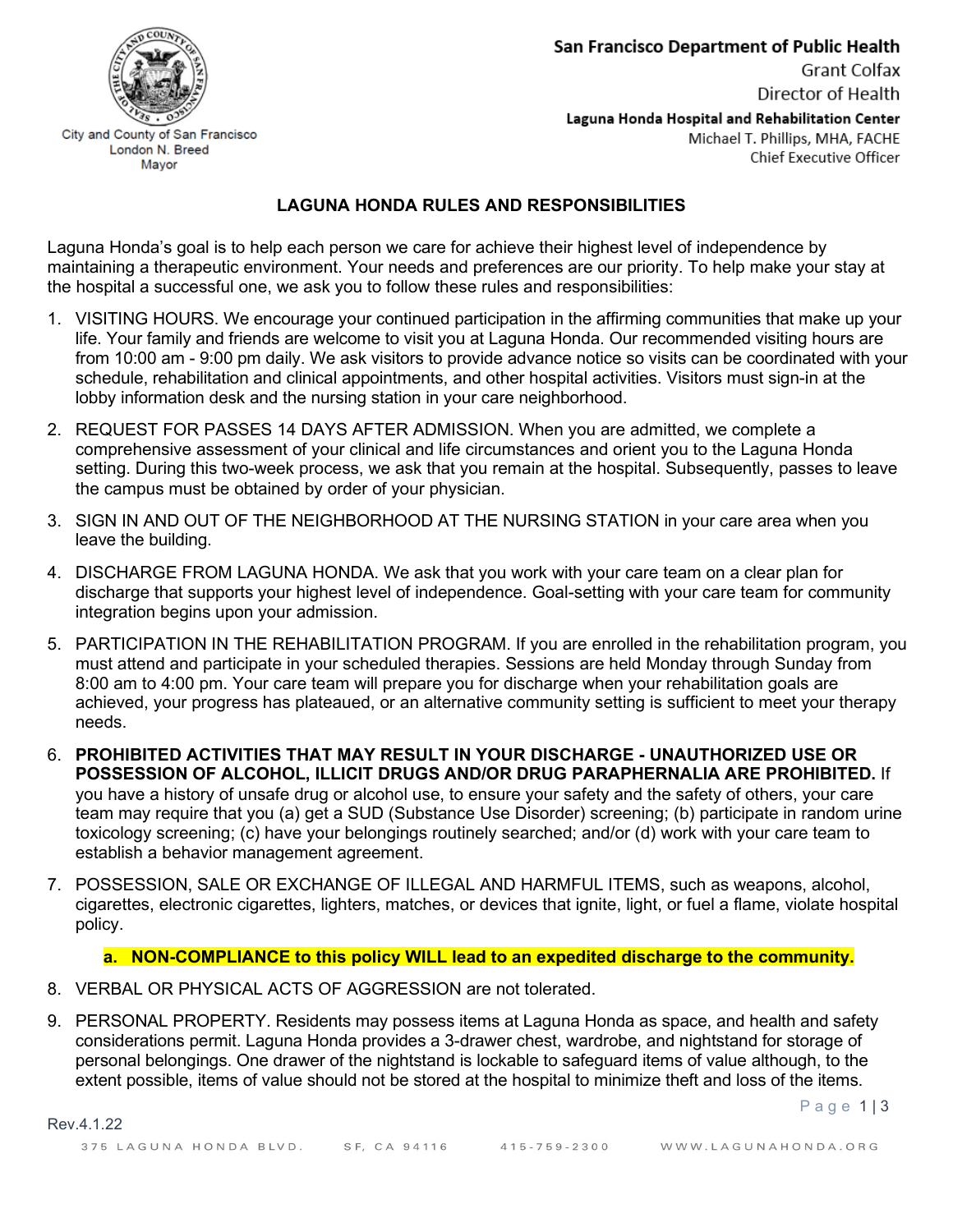## San Francisco Department of Public Health

Grant Colfax Director of Health

Page 2 | 3



City and County of San Francisco London N. Breed Mayor

Laguna Honda Hospital and Rehabilitation Center Michael T. Phillips, MHA, FACHE Chief Executive Officer

Laguna Honda does not otherwise provide storage space. When you are discharged, you must take your personal property with you or otherwise dispose of it.

- 10. PERSONAL VEHICLES cannot be accommodated at Laguna Honda; outside parking is not permitted for a resident's personal vehicle, including but not limited to: automobiles, motorcycles, bicycles, or any other motorized vehicles.
- 11. WHEELCHAIRS must be operated safely. Occupational therapists can evaluate and work with a resident, ie. limit speed of electric wheelchair, train on driving techniques, positioning, etc.
- 12. FIRE SAFETY STANDARD. To ensure your safety and the safety of other residents, staff shall conduct a Clinical/Safety search of your room and/or your belongings to collect lighters, matches, electronic cigarettes, and other devices that ignite, light, or fuel a flame for safeguarding if you are placed on oxygen during your stay at Laguna Honda, prior to the first administration of oxygen and on a routine basis during the time period that you have an order for oxygen.
- 13. SMOKE FREE CAMPUS. Laguna Honda is a designated "non-smoking" campus. By choosing to be admitted to Laguna Honda, you agree to follow Laguna Honda's smoke free policy, which includes the following commitments:
	- a. Refraining from smoking anywhere on LHH campus, except in the designated smoking area;
	- b. Refraining from smoking if you are on oxygen;
	- c. Refraining from smoking around others with oxygen; and
	- d. If you violate Laguna Honda's Smoke and Tobacco Free Environment policy, you will work in good faith with your care team to develop intervention(s) to help comply with the policy. The interventions may include (a) random or routine Clinical/Safety searches of your room and/or your belongings; (b) removal of smoking materials and prohibited items in your possession; and/or (c) being discharged from Laguna Honda.
- 14. QUIET TIME. Most Laguna Honda residents are asleep between 10:00 pm to 7:30 am. To promote restful sleep, during those hours, we ask that you keep lights low and noise levels at a minimum.
- 15. TELEVISION USE. A television equipped with headphone jack for noise control is installed at each bedside. Please use the pillow speaker or headphone to avoid disturbing other residents. Televisions located in the living rooms are intended for group viewing and do not require headphone use.
- 16. TELEPHONES. Telephones are available in each neighborhood for your use. We encourage you to keep calls to a reasonable length of time so that the telephone can be shared with other residents.
- 17. RELOCATION WITHIN LAGUNA HONDA. To provide you with the most appropriate care during your stay, you may be relocated from one neighborhood, household, or room to another. If relocation is required, a care team member will give you or your representative advance notice, and will orient you to your new location and introduce you to any roommates.
- 18. SHORT STAY ADMISSION ONLY Your admission at LHH may be less than 100 day due to your skilled nursing needs may be short term and you will be discharge back to your prior living situation.